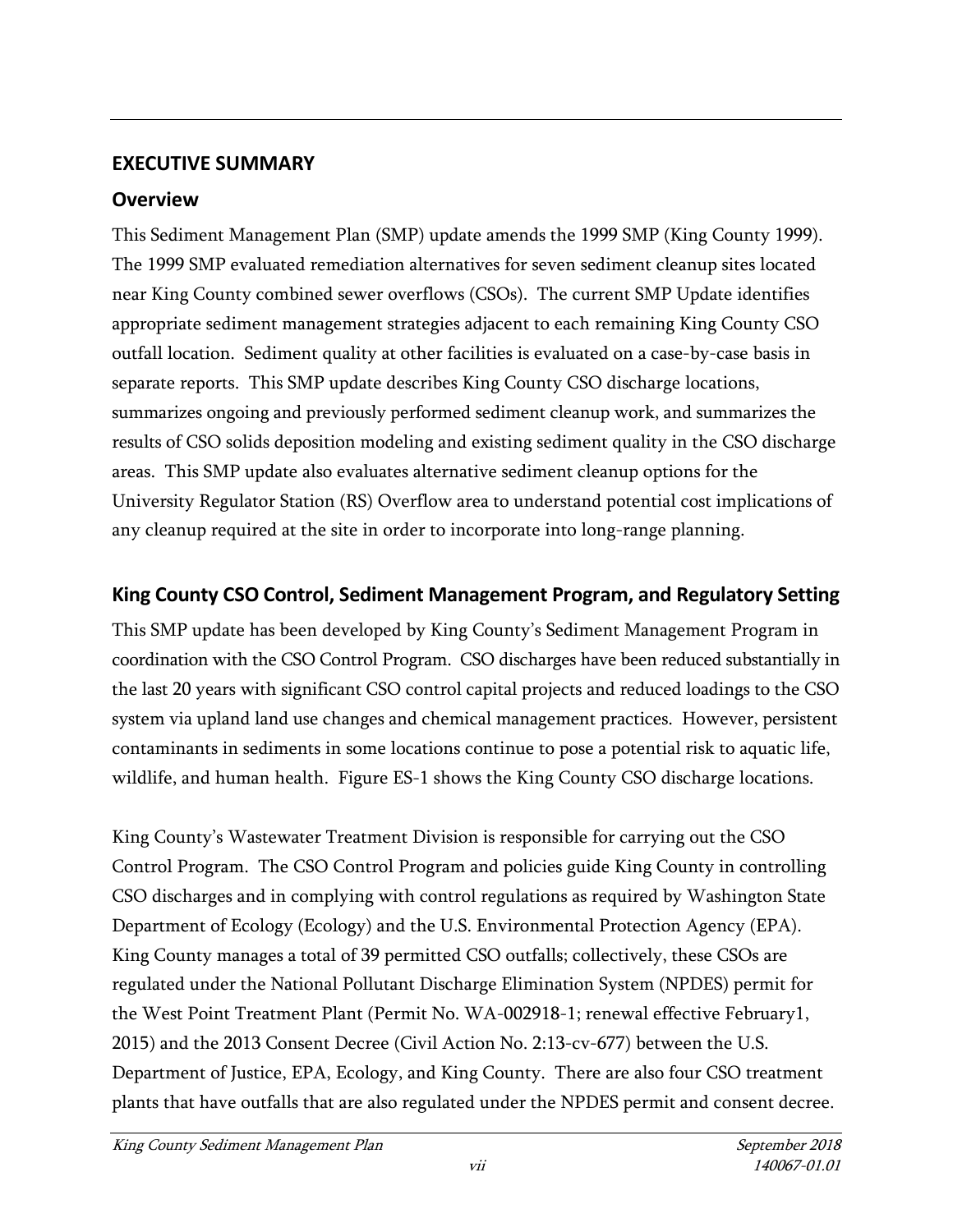

**Figure ES-1 King County CSO Discharge Locations**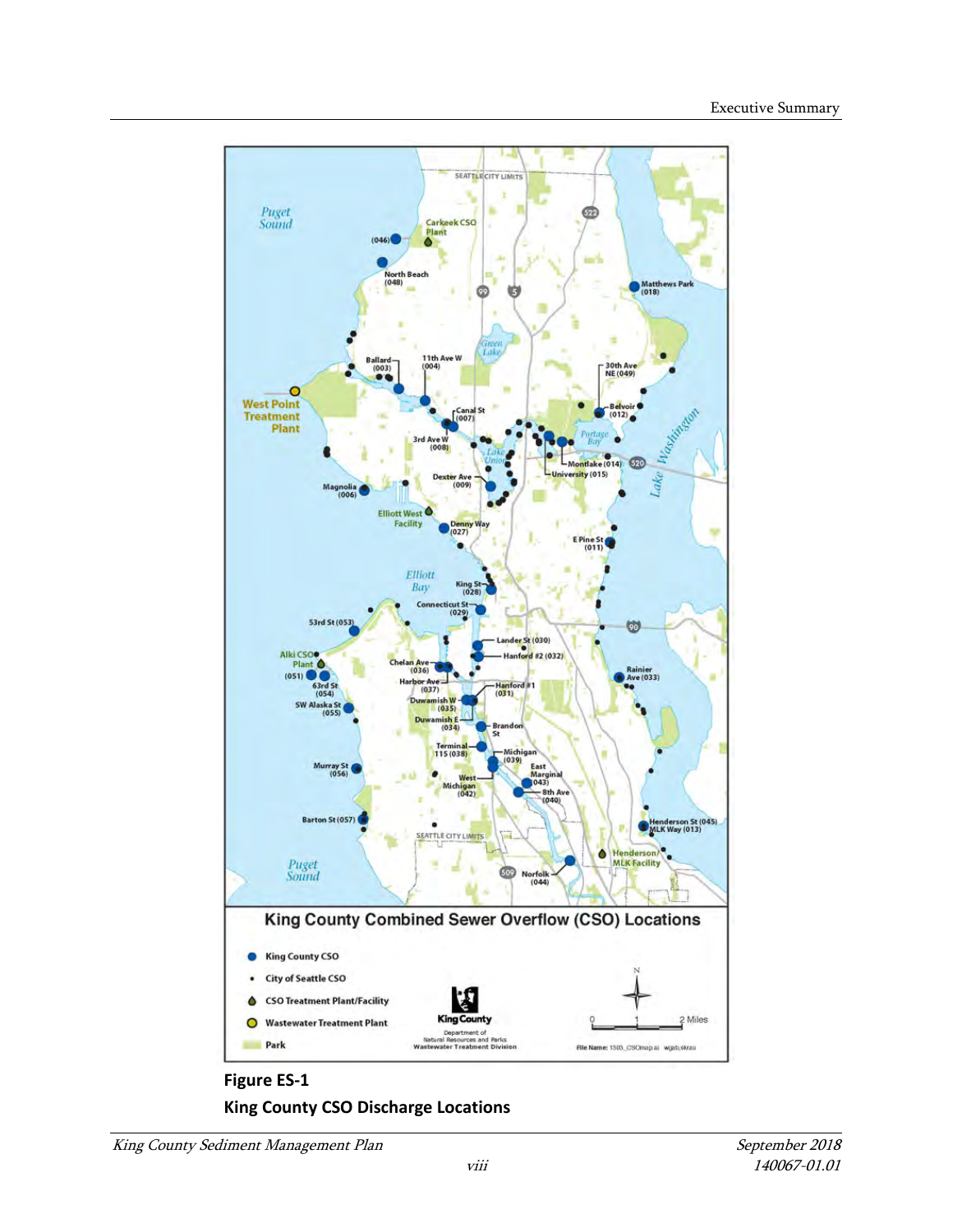The current NPDES permit requires King County to complete and report on characterization of sediment at all CSO locations by December 31, 2018, using an appropriate combination of sediment sampling and discharge modeling. Consistent with NPDES permit conditions, this SMP update describes the status of sediment characterization of all 39 King County CSOs and the four CSO treatment plant outfalls. These characterization results are compared to Sediment Management Standards (SMS; Washington Administrative Code 173-204). For CSOs that discharge into designated Superfund sites, sediment is being evaluated consistent with the Comprehensive Environmental Response, Compensation, and Liability Act (CERCLA; 40 Code of Federal Regulations Part 307) and administered by EPA.

## **CSOs that are Being Addressed in Ongoing Cleanups**

Sediment quality associated with fourteen CSOs and two CSO Treatment Plant (TP) outfalls have been previously characterized, and 1) have been previously remediated; 2) are currently being addressed as part of area-wide sediment cleanup efforts; or 3) are being addressed under the original 1999 SMP (Table ES-1). Eleven of these CSOs are located within the Lower Duwamish Waterway (LDW) Superfund Site Boundary, and two CSOs are located within the Harbor Superfund Site Boundary (East Waterway Operable Unit). These CSOs are not evaluated in this SMP update because they are being addressed as part of their respective Superfund cleanups. Any sediment cleanup actions as needed near these CSOs will be undertaken as a part of area-wide cleanup efforts.

### *CSO and CSO TP Outfall Sediments Addressed by the LDW Superfund Site*

- Hanford #1 Overflow
- Duwamish PS Overflow
- W Duwamish Overflow
- Brandon St. RS Overflow
- Terminal 115 Overflow
- S Michigan St. RS Overflow
- W Michigan St. RS Overflow
- E Marginal Way PS Overflow
- 8th Ave. S Overflow
- Norfolk St. Overflow
- Henderson/MLK Outfall

*CSO Sediments Addressed by the Harbor Island Superfund Site East Waterway Operable Unit*

- Hanford #2 RS Overflow
- Lander St. RS Overflow

*CSO and CSO TP Outfall Sediments Addressed by King County under 1999 SMP*

- King St. RS Overflow
- Denny Way RS Overflow
- Elliott West Outfall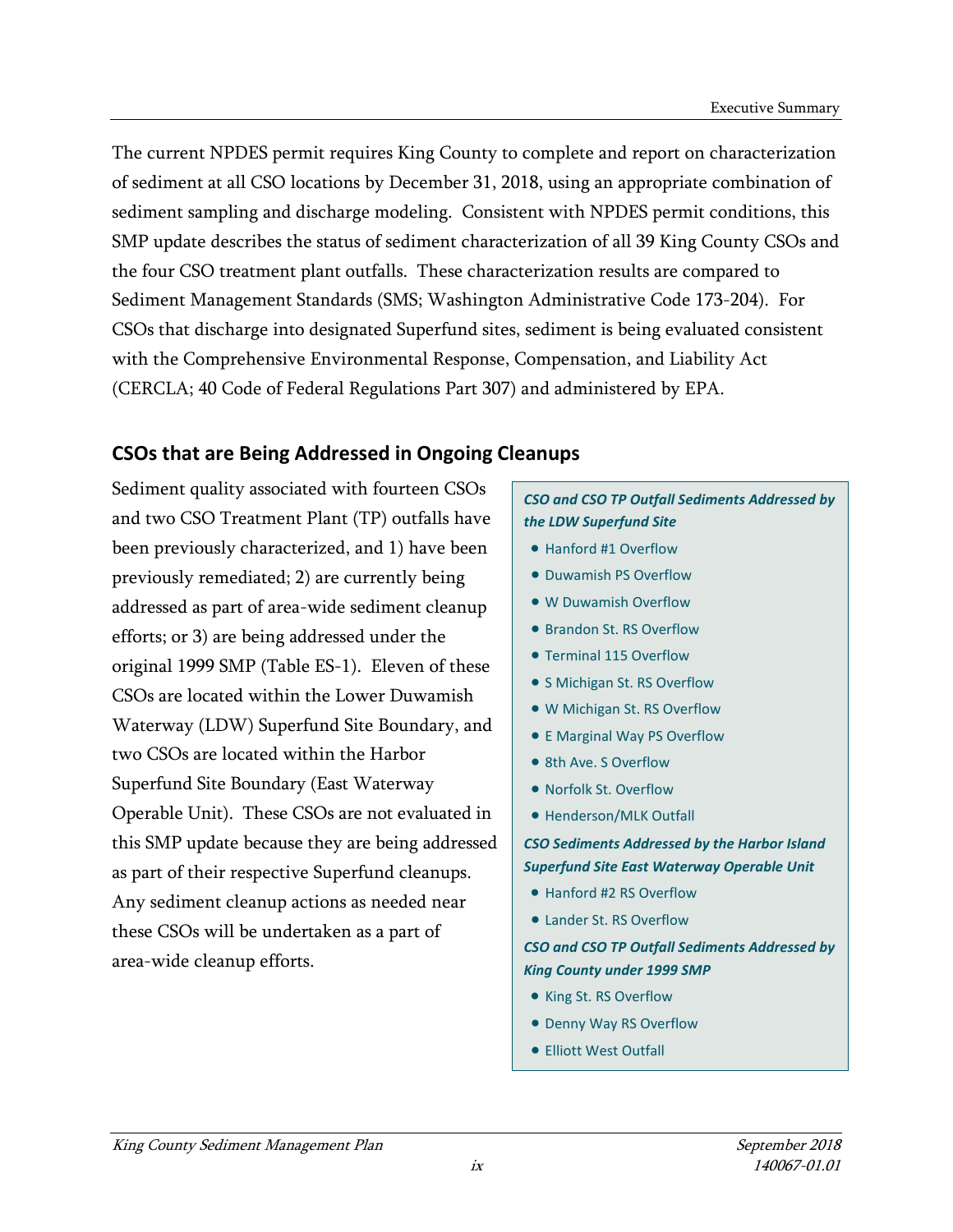Source control and sediment cleanup actions were previously performed by King Country at the Denny Way RS Overflow/Elliott West Outfall, and were also identified for further monitoring in the 1999 SMP. Informed by recent sediment monitoring results, King County is currently performing additional cleanup evaluations in the Denny Way area, consistent with the requirements of an Agreed Order with Ecology. Similarly, sediment cleanup actions adjacent to the King St. RS Overflow were also identified for cleanup evaluations in the 1999 SMP to be performed as part of future redevelopment of this area, which continues to be the case. Therefore, these two sites are also not re-evaluated in this SMP update.

# **CSOs that are Being Addressed in the SMP**

The remaining 25 CSOs and two CSO TP Outfalls are evaluated in this SMP update. Thirteen are located in marine environments of Puget Sound and Elliott Bay and another 14 are located in freshwater environments of Lake Washington, the Lake Washington Ship Canal, Lake Union, and Portage Bay.

Note that Harbor Ave. RS Overflow and Chelan Ave. RS Overflow are located in the Harbor Island Superfund Site Boundary (West Waterway

### *Marine CSO and CSO TP Outfall Sediments Evaluated in the SMP*

- Carkeek Outfall
- North Beach PS WW Overflow
- North Beach PS Inlet Overflow
- S Magnolia Overflow
- 53rd Ave. SW PS Overflow
- Alki Outfall
- 63rd Ave. SW PS Overflow
- SW Alaska St. Overflow
- Murray St. PS Overflow
- Barton St. PS Overflow
- Kingdome RS Overflow
- Chelan Ave. RS Overflow
- Harbor Ave. RS Overflow

#### *Freshwater CSO and CSO TP Outfall Sediments Evaluated in the SMP*

- Ballard Siphon Overflow
- 11th Ave. NW Overflow
- 3rd Ave. W Overflow
- Canal St. Overflow
- Dexter Ave. RS Overflow
- University RS Overflow
- Montlake RS Overflow
- Matthews Park PS Overflow
- Belvoir PS Overflow
- 30th Ave. NE Overflow
- E Pine St. PS Overflow
- Rainier Ave. PS Overflow
- MLK Jr. Way Overflow
- Henderson St. PS Overflow

Operable Unit), but they are evaluated in this update because although no cleanup was required, the cleanup decision could be revisited if cleanup goals are not met.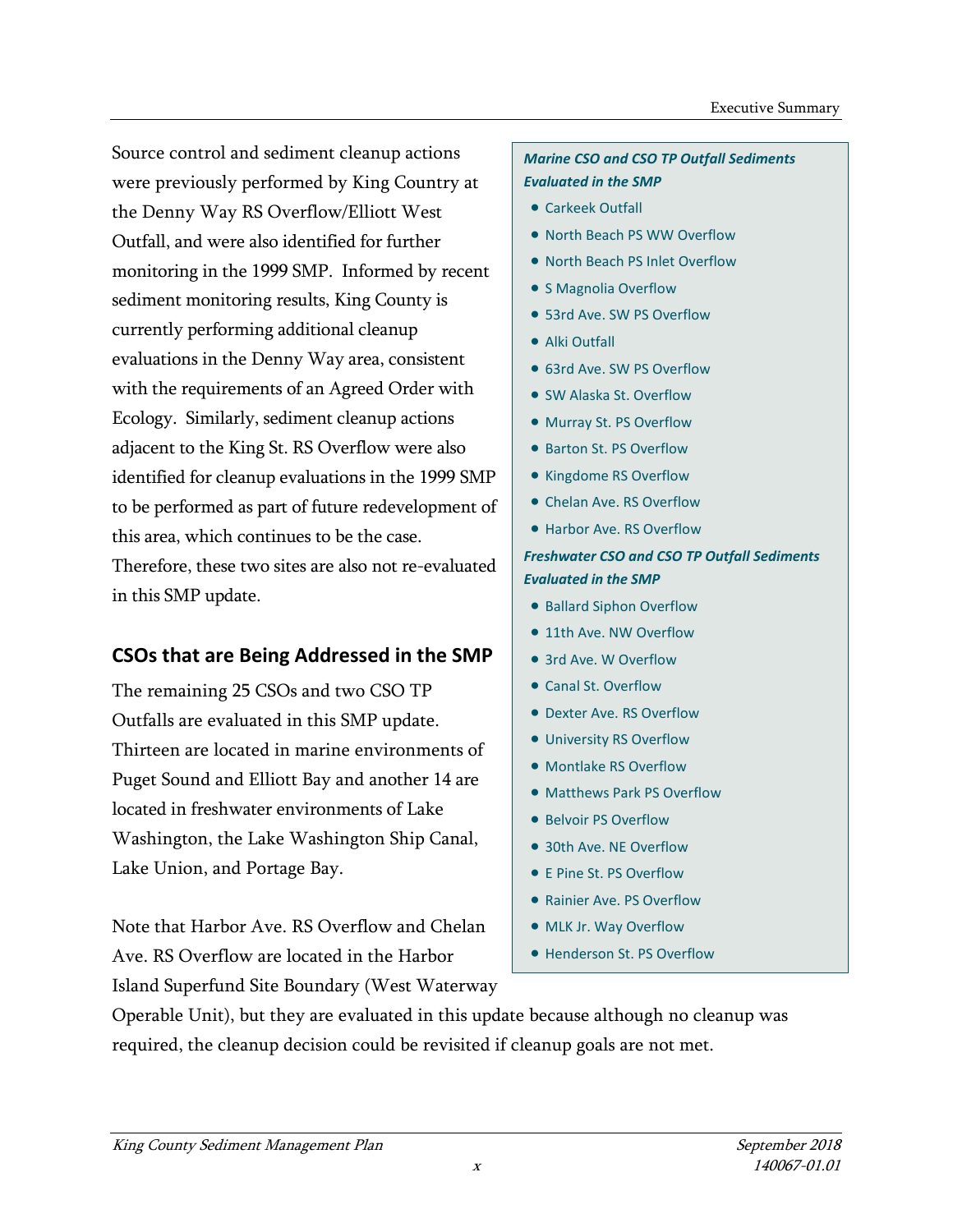## **Table ES-1**

### **Lines of Evidence and Sediment Management Strategies for CSOs**

| <b>CSO Number</b>                   | <b>CSO Name</b>                  | <b>Within the</b><br>Boundary of an<br><b>Existing Sediment</b><br><b>Cleanup Site?</b> | <b>CSO Control</b><br><b>Status</b> | <b>Does the Model</b><br><b>Predict Possible</b><br><b>CSL Exceedances</b><br>(Considering<br><b>Diffuse Urban</b><br>Inputs)? | <b>Cluster of Potential Concern?</b>                                                                                                                                                                                        | <b>Nearby Pathway or Potential</b><br><b>Sources</b>           | <b>Other Inputs Needed to</b><br><b>Account for Observable</b><br><b>Sediment Concentrations?</b> | Sediment<br>Management<br><b>Strategy</b> |
|-------------------------------------|----------------------------------|-----------------------------------------------------------------------------------------|-------------------------------------|--------------------------------------------------------------------------------------------------------------------------------|-----------------------------------------------------------------------------------------------------------------------------------------------------------------------------------------------------------------------------|----------------------------------------------------------------|---------------------------------------------------------------------------------------------------|-------------------------------------------|
| <b>Central Basin of Puget Sound</b> |                                  |                                                                                         |                                     |                                                                                                                                |                                                                                                                                                                                                                             |                                                                |                                                                                                   |                                           |
| 046                                 | Carkeek Outfall                  | No                                                                                      | Treated                             | n/a                                                                                                                            | No; no CSL exceedances                                                                                                                                                                                                      | None                                                           | No                                                                                                | No Further Action                         |
| 048a                                | North Beach PS WW<br>Overflow    | No                                                                                      | Controlled                          | No                                                                                                                             | No; no CSL exceedances                                                                                                                                                                                                      | None                                                           | No                                                                                                | No Further Action                         |
| 048b                                | North Beach PS Inlet<br>Overflow | No                                                                                      | Controlled                          | n/a                                                                                                                            | No data within 600 feet                                                                                                                                                                                                     | None                                                           | n/a                                                                                               | Additional<br>Evaluation                  |
| 006                                 | S Magnolia Overflow              | No                                                                                      | Uncontrolled                        | No                                                                                                                             | No; no CSL exceedances                                                                                                                                                                                                      | Other CSO, stormwater outfalls,<br>marina activities           | No                                                                                                | No Further Action                         |
| 052                                 | 53rd Ave. SW PS Overflow         | No                                                                                      | Controlled                          | No                                                                                                                             | No; no CSL exceedances                                                                                                                                                                                                      | Not evaluated - no exceedances                                 | No                                                                                                | No Further Action                         |
| 051                                 | Alki Outfall                     | No                                                                                      | Treated                             | n/a                                                                                                                            | No; no CSL exceedances                                                                                                                                                                                                      | 63rd Ave Pump Station CSO,<br>stormwater outfalls              | No                                                                                                | No Further Action                         |
| 054                                 | 63rd Ave. SW Overflow            | No                                                                                      | Controlled                          | No                                                                                                                             | No; no CSL exceedances                                                                                                                                                                                                      | Alki CSO Treatment Plant,<br>stormwater outfalls               | No                                                                                                | No Further Action                         |
| 055                                 | SW Alaska St. Overflow           | No                                                                                      | Controlled                          | No                                                                                                                             | No; no CSL exceedances                                                                                                                                                                                                      | None                                                           | No                                                                                                | No Further Action                         |
| 056                                 | Murray St. PS Overflow           | No                                                                                      | Uncontrolled                        | No                                                                                                                             | No; 2 CSL exceedance locations are isolated<br>and bounded by other sample locations;<br>there is no combination of three stations<br>where the average exceeds the CSL for<br>either chemical                              | Adjacent CSO, stormdrain                                       | Isolated exceedance could<br>be attributable to SD or<br>CSO <sub>s</sub>                         | No Further Action                         |
| 057                                 | Barton St. PS Overflow           | No                                                                                      | Uncontrolled                        | No                                                                                                                             | No; 2 CSL exceedances from 2016 are<br>different chemicals and there is no<br>combination of three stations where the<br>average exceeds the CSL for either chemical<br>2016 sampling indicates sediments have<br>recovered | Adjacent CSO, stormdrain,<br>creosote pilings (ferry terminal) | Yes                                                                                               | Additional<br>Evaluation                  |
| <b>Elliott Bay</b>                  |                                  |                                                                                         |                                     |                                                                                                                                |                                                                                                                                                                                                                             |                                                                |                                                                                                   |                                           |
| 027a/027b                           | Denny Way RS Overflow            | Yes                                                                                     | Uncontrolled                        | n/a                                                                                                                            | n/a                                                                                                                                                                                                                         | n/a                                                            | n/a                                                                                               | Part of Existing<br>Cleanup               |
| 027b                                | <b>Elliott West Outfall</b>      | Yes                                                                                     | Treated                             | n/a                                                                                                                            | n/a                                                                                                                                                                                                                         | n/a                                                            | n/a                                                                                               | Part of Existing<br>Cleanup               |
| 028                                 | King St. RS Overflow             | Yes                                                                                     | Uncontrolled                        | n/a                                                                                                                            | n/a                                                                                                                                                                                                                         | n/a                                                            | n/a                                                                                               | Part of Existing<br>Cleanup               |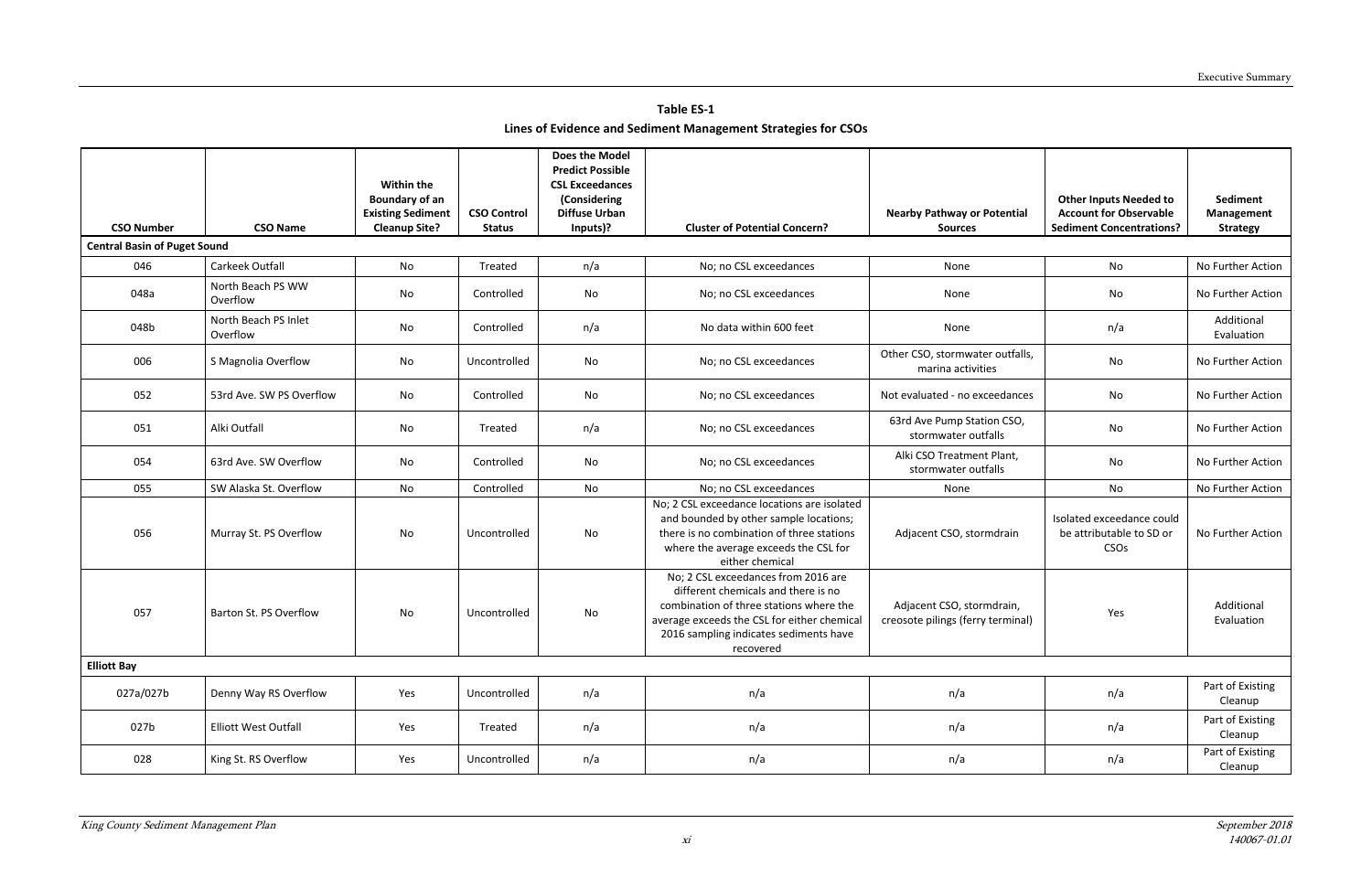| <b>CSO Number</b>             | <b>CSO Name</b>                                   | <b>Within the</b><br><b>Boundary of an</b><br><b>Existing Sediment</b><br><b>Cleanup Site?</b> | <b>CSO Control</b><br><b>Status</b> | <b>Does the Model</b><br><b>Predict Possible</b><br><b>CSL Exceedances</b><br>(Considering<br><b>Diffuse Urban</b><br>Inputs)? | <b>Cluster of Potential Concern?</b>                                                                      | <b>Nearby Pathway or Potential</b><br><b>Sources</b>                                                                                             | <b>Other Inputs Needed to</b><br><b>Account for Observable</b><br><b>Sediment Concentrations?</b> | Sediment<br>Management<br><b>Strategy</b>         |
|-------------------------------|---------------------------------------------------|------------------------------------------------------------------------------------------------|-------------------------------------|--------------------------------------------------------------------------------------------------------------------------------|-----------------------------------------------------------------------------------------------------------|--------------------------------------------------------------------------------------------------------------------------------------------------|---------------------------------------------------------------------------------------------------|---------------------------------------------------|
| 029                           | Kingdome RS Overflow                              | No                                                                                             | Uncontrolled                        | Yes for BEHP                                                                                                                   | No; area was dredged in 2005 and existing<br>post-dredging sample does not exceed CSL<br>for any chemical | Adjacent stormwater outfalls and<br>creosote piling                                                                                              | Yes                                                                                               | Additional<br>Evaluation                          |
| <b>East and West Waterway</b> |                                                   |                                                                                                |                                     |                                                                                                                                |                                                                                                           |                                                                                                                                                  |                                                                                                   |                                                   |
| 030                           | Lander St. RS Overflow                            | Yes                                                                                            | Uncontrolled                        | n/a                                                                                                                            | n/a                                                                                                       | n/a                                                                                                                                              | n/a                                                                                               | Part of Separate<br>Cleanup                       |
| 032                           | Hanford #2 RS Overflow                            | Yes                                                                                            | Uncontrolled                        | n/a                                                                                                                            | n/a                                                                                                       | n/a                                                                                                                                              | n/a                                                                                               | Part of Separate<br>Cleanup                       |
| 036                           | Chelan Ave. RS Overflow                           | Yes; at site<br>boundary                                                                       | Uncontrolled                        | No                                                                                                                             | Yes; cluster of potential concern for BEPH                                                                | Nearby stormwater outfall and<br>piling                                                                                                          | Yes                                                                                               | Additional<br>Evaluation                          |
| 037                           | Harbor Ave. RS Overflow                           | Yes; at site<br>boundary                                                                       | Uncontrolled                        | Yes for BEHP                                                                                                                   | Yes; historical cluster of potential concern<br>for BEPH                                                  | Nearby CSO and Longfellow Creek<br>discharge out the same outfall.                                                                               | Yes                                                                                               | No Further Action<br>(under existing<br>cleanup)  |
|                               | Lake Washington Ship Canal/Lake Union/Portage Bay |                                                                                                |                                     |                                                                                                                                |                                                                                                           |                                                                                                                                                  |                                                                                                   |                                                   |
| 003                           | <b>Ballard Siphon Overflow</b>                    | No                                                                                             | Controlled                          | No                                                                                                                             | Yes; cluster of potential concern for<br>mercury                                                          | Adjacent stormwater outfalls and<br>industrial activity in the ship canal                                                                        | Yes                                                                                               | Evaluate as Part of<br>Area-Wide<br>Investigation |
| 004                           | 11th Ave. NW Overflow                             | No                                                                                             | Uncontrolled                        | Yes for silver                                                                                                                 | Yes; historical cluster of potential concern<br>for cadmium and nickel                                    | Adjacent stormwater outfalls and<br>industrial activity in the ship canal                                                                        | Yes                                                                                               | Evaluate as Part of<br>Area-wide<br>Investigation |
| 008                           | 3rd Ave. W Overflow                               | No                                                                                             | Uncontrolled                        | Yes for silver                                                                                                                 | Yes; cluster of potential concern for total<br>PAHs                                                       | 3rd Ave., Canal Street and<br>another CSO are proximal to each<br>other. Adjacent stormwater<br>outfalls and ship activity in the<br>ship canal. | Yes                                                                                               | Evaluate as Part of<br>Area-wide<br>Investigation |
| 007                           | Canal St. Overflow                                | No                                                                                             | Controlled                          | No                                                                                                                             | Likely; proximity to 3rd Avenue CSO<br>indicates similar levels of contamination                          | 3rd Ave., Canal Street and<br>another CSO are proximal to each<br>other. Adjacent stormwater<br>outfalls and ship activity in the<br>ship canal. | Yes                                                                                               | Evaluate as Part of<br>Area-wide<br>Investigation |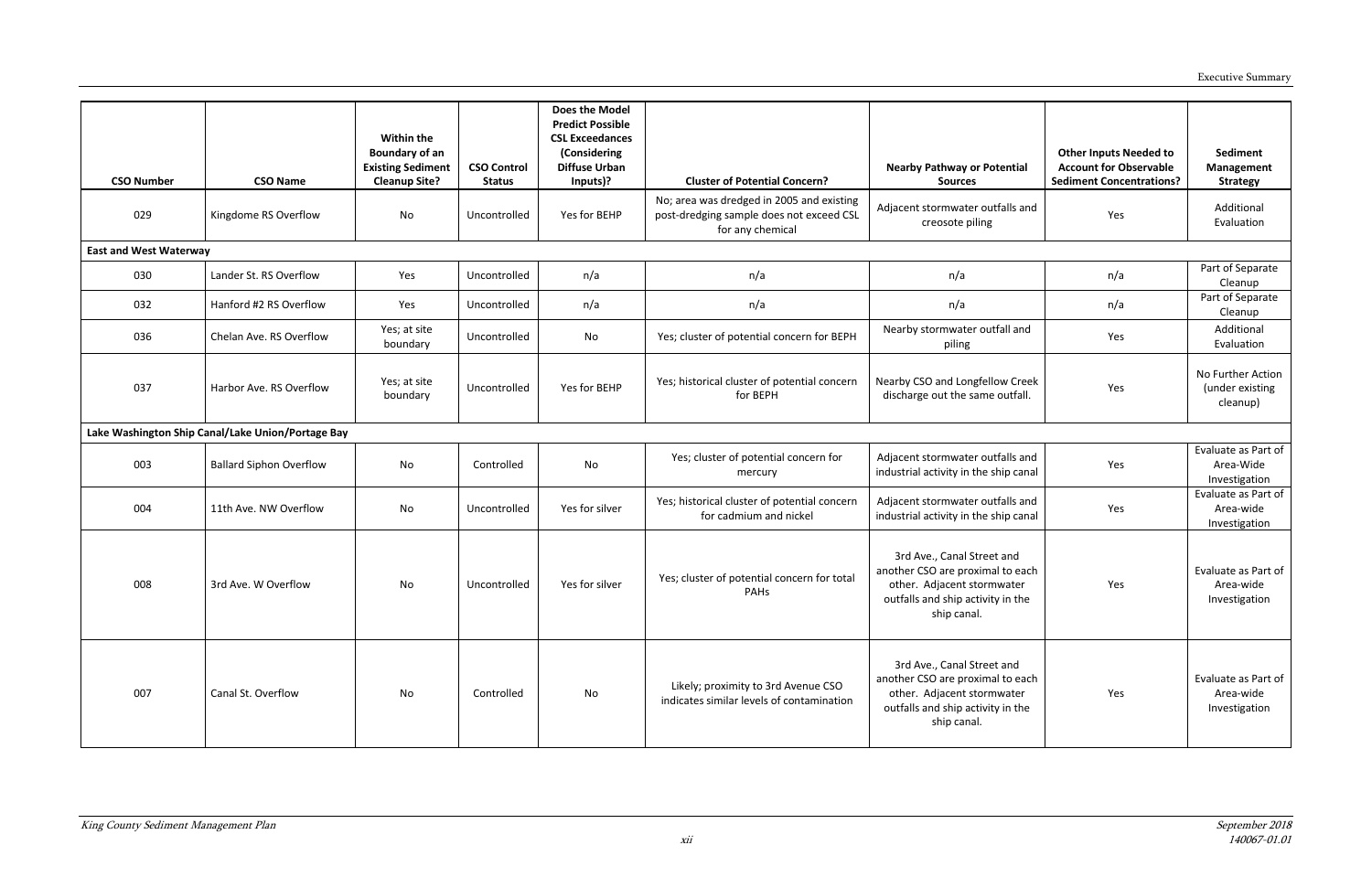| <b>CSO Number</b>     | <b>CSO Name</b>                                       | Within the<br><b>Boundary of an</b><br><b>Existing Sediment</b><br><b>Cleanup Site?</b> | <b>CSO Control</b><br><b>Status</b> | <b>Does the Model</b><br><b>Predict Possible</b><br><b>CSL Exceedances</b><br>(Considering<br><b>Diffuse Urban</b><br>Inputs)? | <b>Cluster of Potential Concern?</b>                                                                                                     | <b>Nearby Pathway or Potential</b><br><b>Sources</b>                                                                       | <b>Other Inputs Needed to</b><br><b>Account for Observable</b><br><b>Sediment Concentrations?</b> | Sediment<br><b>Management</b><br><b>Strategy</b>  |
|-----------------------|-------------------------------------------------------|-----------------------------------------------------------------------------------------|-------------------------------------|--------------------------------------------------------------------------------------------------------------------------------|------------------------------------------------------------------------------------------------------------------------------------------|----------------------------------------------------------------------------------------------------------------------------|---------------------------------------------------------------------------------------------------|---------------------------------------------------|
| 009                   | Dexter Ave. RS Overflow                               | No                                                                                      | Controlled                          | Yes for silver                                                                                                                 | Yes; historical samples are a cluster of<br>potential concern for multiple metals and<br>organics                                        | A stormwater basin shares the<br>discharge pipe. Adjacent<br>stormwater outfalls and industrial<br>activity in Lake Union. | Yes                                                                                               | Evaluate as Part of<br>Area-wide<br>Investigation |
| 015                   | University RS Overflow                                | No                                                                                      | Uncontrolled                        | Yes for silver, di-n-<br>octyl phthalate,<br>and mercury                                                                       | Yes; cluster of potential concern for<br>Mercury and PCBs                                                                                | A stormwater basin shares the<br>outfall. Nearby stormwater<br>outfalls and University vessel<br>activities.               | Yes                                                                                               | Cleanup Evaluated<br>in SMP Update                |
| 014                   | Montlake RS Overflow                                  | No                                                                                      | Uncontrolled                        | Yes for silver                                                                                                                 | No; no CSL exceedances                                                                                                                   | Adjacent stormwater outfalls and<br>industrial activity in the ship canal                                                  | Yes                                                                                               | No Further Action                                 |
| Lake Washington       |                                                       |                                                                                         |                                     |                                                                                                                                |                                                                                                                                          |                                                                                                                            |                                                                                                   |                                                   |
| 018                   | Matthews Park PS Overflow                             | No                                                                                      | Controlled                          | n/a                                                                                                                            | No; no CSO-related exceedances expected<br>because Mathews Park Pump Station is<br>controlled                                            | Ambient North Lake Washington<br>conditions                                                                                | No data                                                                                           | No Further Action                                 |
| 012/049               | Belvoir PS Overflow and<br>30th Ave. NE Overflow      | No                                                                                      | Uncontrolled                        | No                                                                                                                             | No; no CSL exceedances                                                                                                                   | Other CSO                                                                                                                  | Yes                                                                                               | No Further Action                                 |
| 011                   | E Pine St. PS Overflow                                | No                                                                                      | Controlled                          | n/a                                                                                                                            | No data within 600 feet since 2005<br>2000 data: No; 0 out of 2 sample locations                                                         | Two CSOs                                                                                                                   | Yes; no recorded King<br>County CSO events                                                        | No Further Action                                 |
| 033                   | Rainier Ave. PS Overflow                              | No                                                                                      | Controlled                          | n/a                                                                                                                            | No data within 600 feet since 2005<br>2000 data: No; 0 out of 2 sample locations                                                         | CSO, stormwater outfalls and<br>shoreline activities                                                                       | Yes; no recorded King<br>County CSO events                                                        | No Further Action                                 |
| 013/045               | MLK Jr. Way Overflow and<br>Henderson St. PS Overflow | No                                                                                      | Controlled                          | n/a                                                                                                                            | No data within 600 feet since 2005<br>Historical data (2000, 1995): Yes; 2 out of 3<br>sample locations; Mercury, total PAHs,<br>Sulfide | A stormwater basin shares the<br>outfall. Nearby CSO, stormwater<br>outfalls, and shoreline activities                     | Yes; no recorded King<br>County CSO events                                                        | Additional<br>Evaluation                          |
| <b>Duwamish River</b> |                                                       |                                                                                         |                                     |                                                                                                                                |                                                                                                                                          |                                                                                                                            |                                                                                                   |                                                   |
| 031                   | Hanford #1 Overflow                                   | Yes                                                                                     | Uncontrolled                        | n/a                                                                                                                            | n/a                                                                                                                                      | n/a                                                                                                                        | n/a                                                                                               | Part of Existing<br>Cleanup                       |
| 034                   | E Duwamish PS Overflow                                | Yes                                                                                     | Controlled                          | n/a                                                                                                                            | n/a                                                                                                                                      | n/a                                                                                                                        | n/a                                                                                               | Part of Existing<br>Cleanup                       |
| 035                   | W Duwamish Overflow                                   | Yes                                                                                     | Controlled                          | n/a                                                                                                                            | n/a                                                                                                                                      | n/a                                                                                                                        | n/a                                                                                               | Part of Existing<br>Cleanup                       |
| 043                   | E Marginal Way PS Overflow                            | Yes                                                                                     | Controlled                          | n/a                                                                                                                            | n/a                                                                                                                                      | n/a                                                                                                                        | n/a                                                                                               | Part of Existing<br>Cleanup                       |
| 039                   | S Michigan St. RS Overflow                            | Yes                                                                                     | Uncontrolled                        | n/a                                                                                                                            | n/a                                                                                                                                      | n/a                                                                                                                        | n/a                                                                                               | Part of Existing<br>Cleanup                       |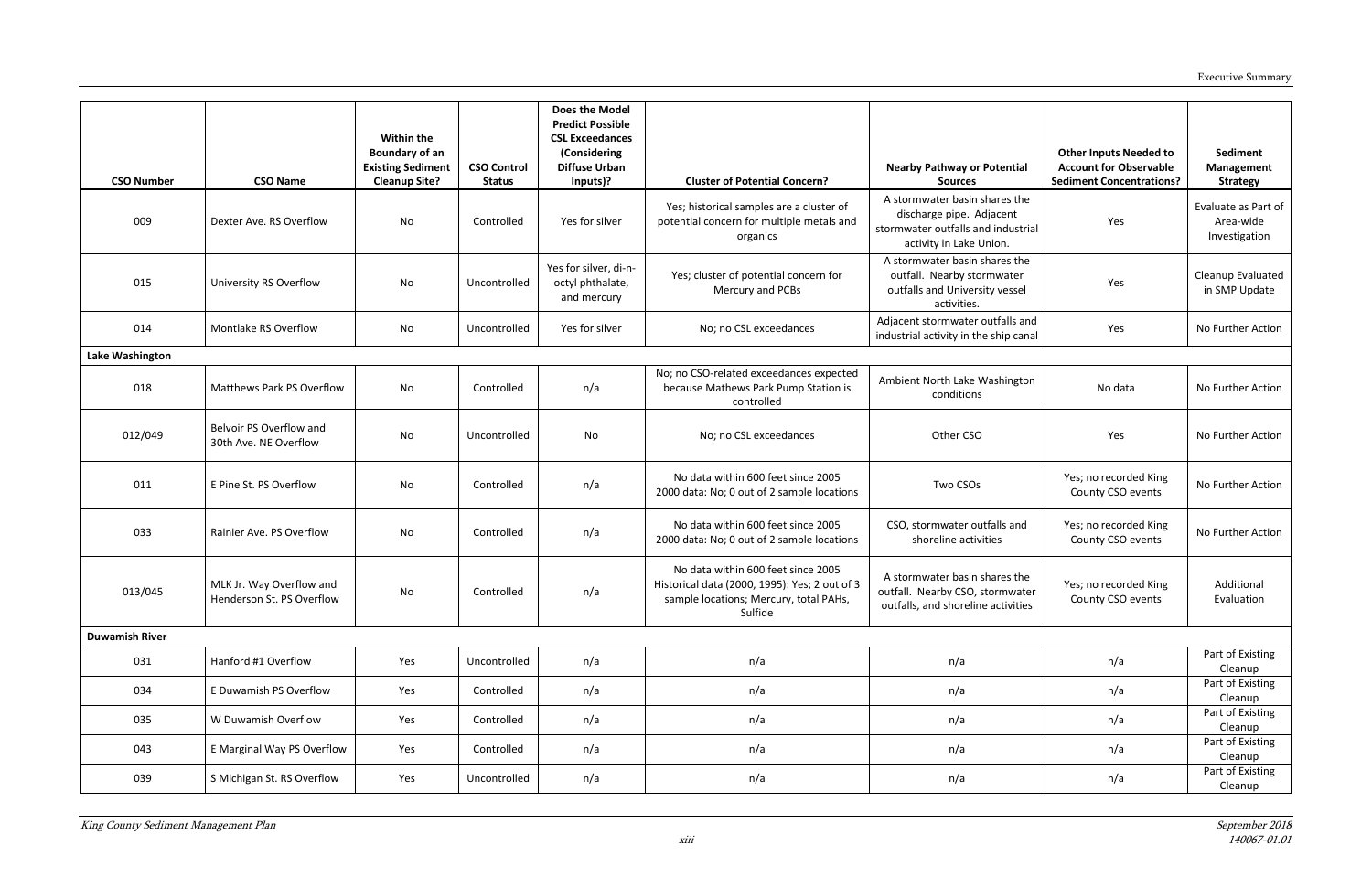| <b>CSO Number</b> | <b>CSO Name</b>              | Within the<br><b>Boundary of an</b><br><b>Existing Sediment</b><br><b>Cleanup Site?</b> | <b>CSO Control</b><br>Status | <b>Does the Model</b><br><b>Predict Possible</b><br><b>CSL Exceedances</b><br>(Considering<br><b>Diffuse Urban</b><br>Inputs)? | <b>Cluster of Potential Concern?</b> | <b>Nearby Pathway or Potential</b><br><b>Sources</b> | <b>Other Inputs Needed to</b><br><b>Account for Observable</b><br><b>Sediment Concentrations?</b> | Sediment<br>Management<br><b>Strategy</b> |
|-------------------|------------------------------|-----------------------------------------------------------------------------------------|------------------------------|--------------------------------------------------------------------------------------------------------------------------------|--------------------------------------|------------------------------------------------------|---------------------------------------------------------------------------------------------------|-------------------------------------------|
| 041               | Brandon St. RS Overflow      | Yes                                                                                     | Uncontrolled                 | n/a                                                                                                                            | n/a                                  | n/a                                                  | n/a                                                                                               | Part of Existing<br>Cleanup               |
| 044               | Norfolk St. Overflow         | Yes                                                                                     | Controlled                   | n/a                                                                                                                            | n/a                                  | n/a                                                  | n/a                                                                                               | Part of Existing<br>Cleanup               |
| 037               | Harbor Ave. RS Overflow      | Yes                                                                                     | Uncontrolled                 | n/a                                                                                                                            | n/a                                  | n/a                                                  | n/a                                                                                               | Part of Existing<br>Cleanup               |
| 038               | <b>Terminal 115 Overflow</b> | Yes                                                                                     | Uncontrolled                 | n/a                                                                                                                            | n/a                                  | n/a                                                  | n/a                                                                                               | Part of Existing<br>Cleanup               |
| 042               | W Michigan St. RS Overflow   | Yes                                                                                     | Uncontrolled                 | n/a                                                                                                                            | n/a                                  | n/a                                                  | n/a                                                                                               | Part of Existing<br>Cleanup               |
| 040               | 8th Ave. S Overflow          | Yes                                                                                     | Controlled                   | n/a                                                                                                                            | n/a                                  | n/a                                                  | n/a                                                                                               | Part of Existing<br>Cleanup               |

Notes:

BEPH = bis(2-ethylhexyl)phthalate

cm/year = centimeters per year

CSL = cleanup screening level

CSO = combined sewer overflow

n/a = not applicable; not evaluated for the CSO

PAH = polycyclic aromatic hydrocarbon

PCB = polychlorinated biphenyl

SD = stormdrain

SMP = Sediment Management Plan

UW = University of Washington

WW = wet well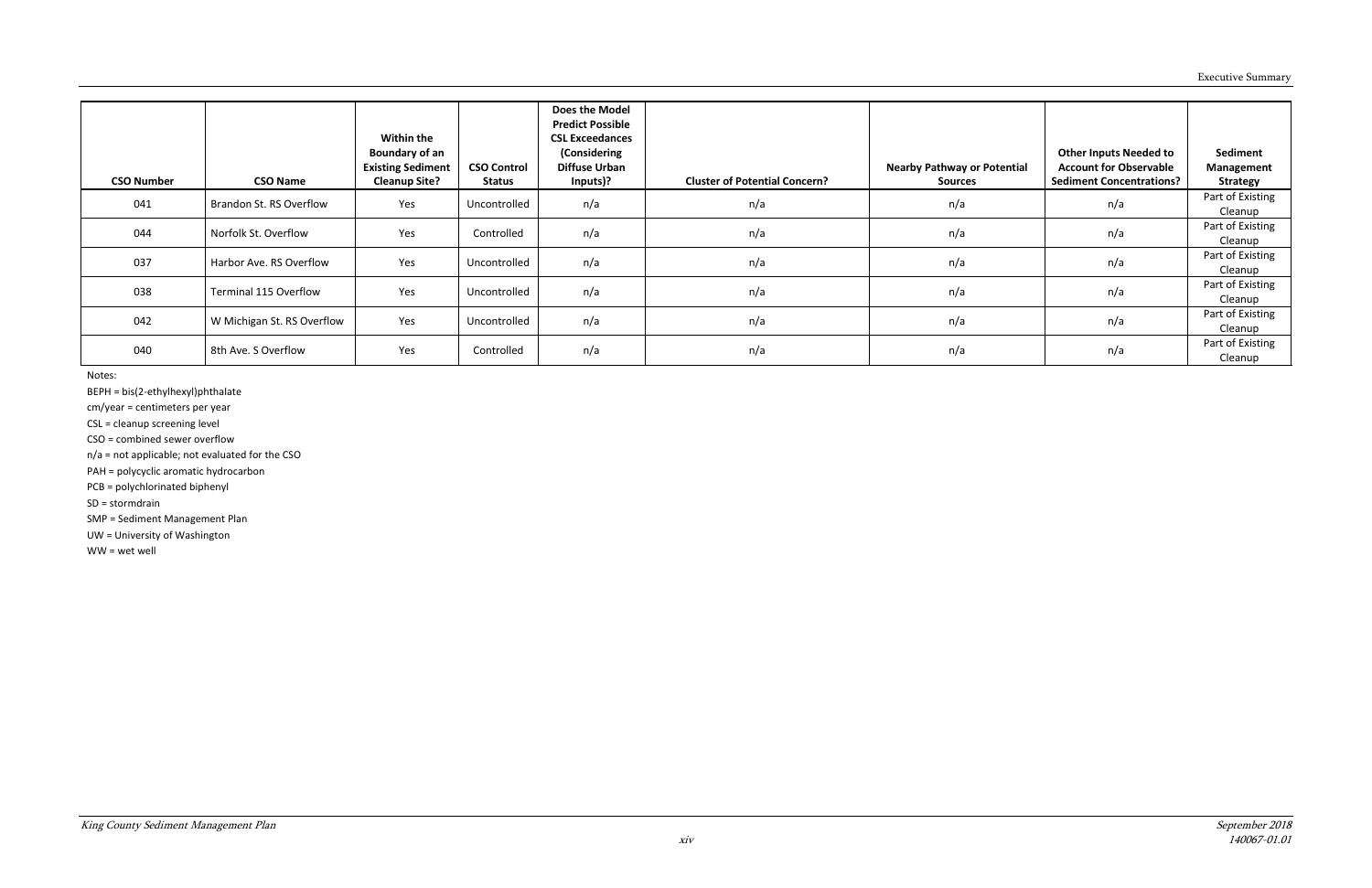## **Summary of CSO Sediment Modeling**

King County developed two types of sediment transport models to characterize the magnitude and extent of sediment deposition of CSO-related solids around the CSOs evaluated in this SMP update. Modeling of sediment deposition and estimating SMS exceedances is one line of evidence used to determine sediment management strategy.

A complex Environmental Fluid Dynamics Code (EFDC) model was applied to representative CSOs where detailed input information was available and results were compared to sediment sampling at those locations. Based on the outcome of the initial EFDC modeling and verification with sampling data, a simpler model was subsequently developed that could provide similar order-of-magnitude results as the EFDC model, but could be run more simply and applied to sites where not all the detailed input information for EFDC was available. For multiple CSOs, both models were run to compare the results of each. All model runs were performed using the current discharge volumes and frequencies to predict current sediment deposition patterns. Based on the modeling, deposition rates of CSO solids were found to vary widely between the CSOs. Solids deposition were highest immediately adjacent to the outfalls, and dissipated rapidly at locations further from the overflow.

The CSO solids deposition rate estimates were then used to identify potential SMS chemical criteria exceedances in sediment that triggers further assessment for potential cleanup (i.e., clusters of potential concern). Additional information used in this estimate included chemical concentrations in CSO solids, ambient (non-CSO) sedimentation rates, and chemical concentrations in ambient solids. Both low and high estimates were developed so that the sensitivity to a range of potential effects and

### *Contaminants with Possible Clusters of Potential Exceedances, Based on Model Results*

#### *Marine*

• BEHP for one CSO ( Kingdome RS Overflow)

#### *Freshwater*

- Silver for five CSOs: (11th Ave. NW Overflow, 3rd Ave. W Overflow, Dexter Ave. RS Overflow, University RS Overflow, Montlake RS Overflow)
- Di-n-octyl phthalate and mercury for University RS Overflow only

uncertainties could be understood. Of 19 CSOs with modeling information, none were identified as a possible SMS cluster of potential concern when using the low estimate, and 6 were identified as a possible SMS cluster of potential of concern when using the high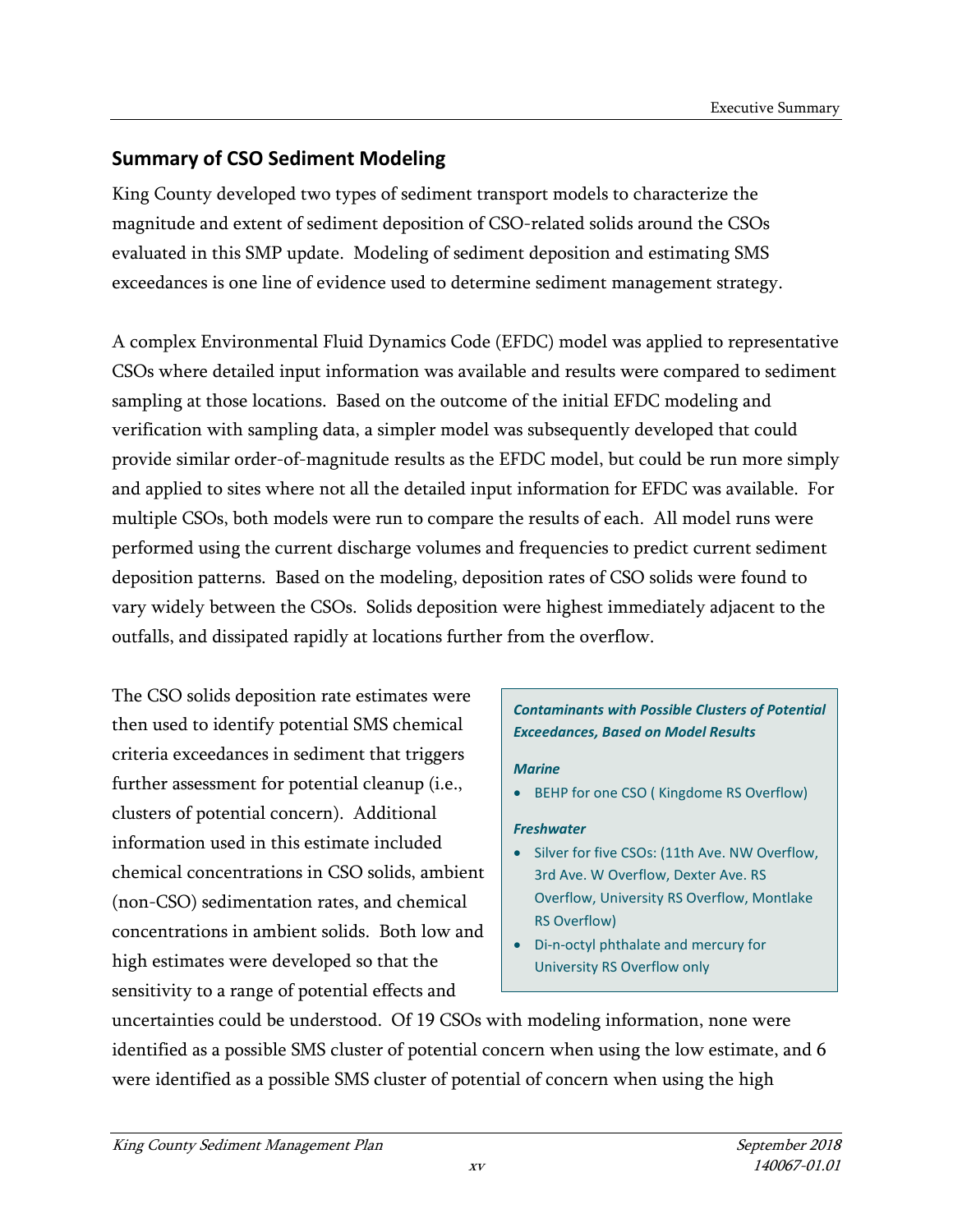estimate. Based on the modeling, CSO-related chemicals that are most likely to result in a SMS cluster of potential concern near discharge locations included bis(2 ethylhexyl)phthalate (BEPH), di-n-octyl phthalate, silver, and mercury.

## **Summary of Existing Sediment Quality Data**

Existing sediment quality data were evaluated for the 25 CSOs and 2 CSO TP outfalls evaluated in this SMP update. Nine of 25 CSOs were identified as having a SMS cluster of potential concern at the site. Chemicals that triggered a SMS cluster of potential concern at one or more CSO sites included BEPH, polynuclear aromatic hydrocarbons (PAHs), polychlorinated biphenyls (PCBs), mercury, nickel, cadmium, and sulfide. The sediment quality sampling data were generally consistent with and corroborated the modeling projections. Differences between the sampling data and modeling projections were attributable to unique characteristics of each CSO, other sources of contaminated sediment, or the persistent signal of potential historical releases from the CSO or other sources.

The potential effect of nearby pathways and sources was evaluated qualitatively by reviewing potential releases in the vicinity of each King County CSO (e.g., CSOs, stormwater outfalls, and industrial activities) and comparing the spatial distribution of sediment chemical concentrations in the area to that predicted by modeling. Where measured sediment concentrations were higher and more widely distributed than the upper range predicted by modeled CSO releases, other releases potentially contributed. Based on this review, SMS clusters of potential concern within Lake Washington Ship Canal and Lake Union were identified as being part of larger areas of elevated concentrations with multiple pathways and potential sources. In other cases, one particular pathway or potential source was identified as a potential contributor.

## **CSO Sediment Management Strategies**

The CSO evaluations were synthesized as lines of evidence for identifying a sediment management strategy for each CSO. The lines of evidence included:

- Existing sediment cleanup actions occurring near the CSO discharge location
- CSO control status
- Model predicted CSO solids deposition near the CSO discharge location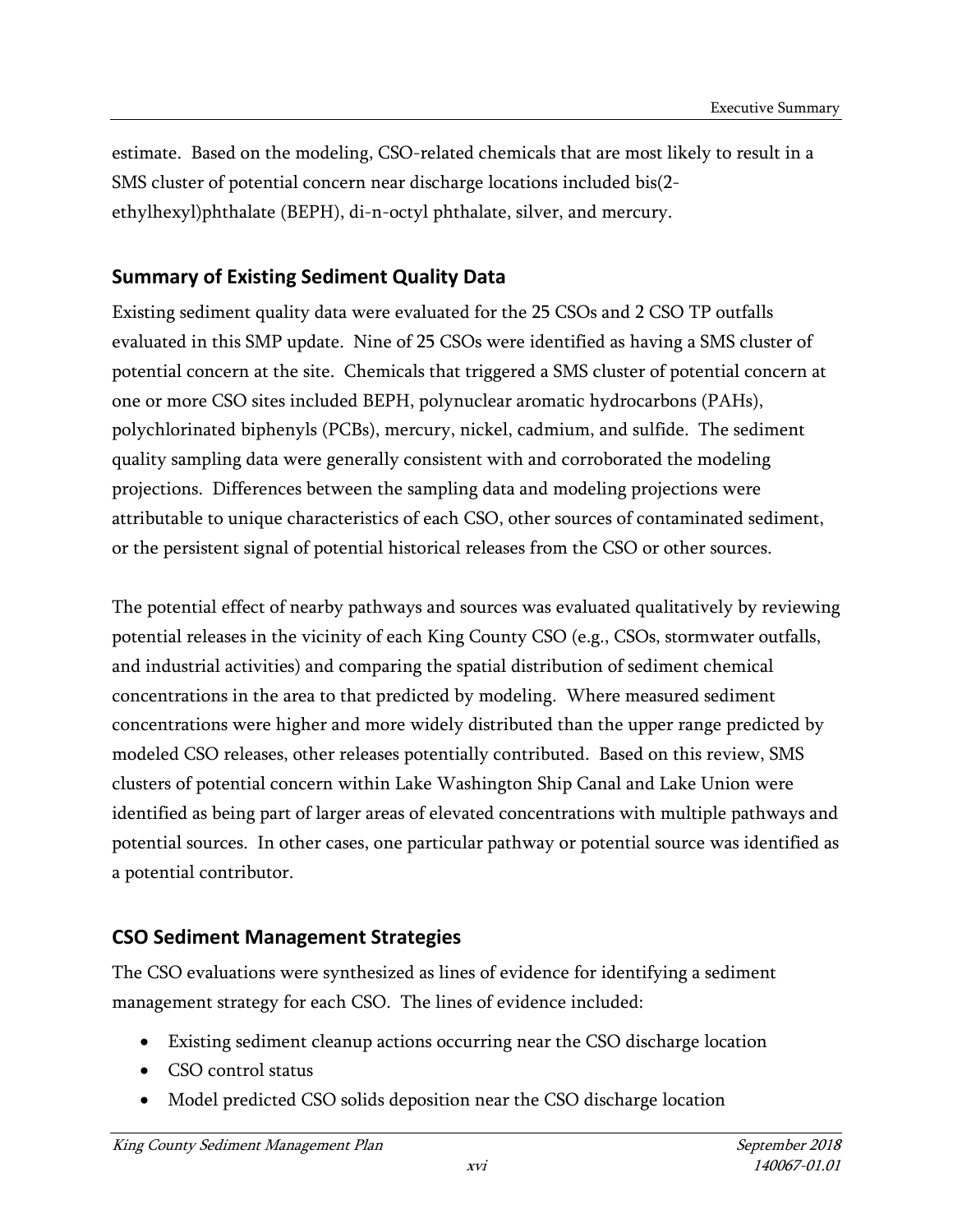- Sediment concentrations near the CSO discharge location
- Nearby pathways and potential sources

Proposed strategies identified for CSOs fall into five groups, as follows (Table ES-1):

1. Sediments are evaluated as part of an existing cleanup process

As discussed in Section 3 of this Executive Summary, 14 CSOs and two CSO TP outfalls discharge into areas designated as cleanup sites under CERCLA or Model Toxics Control Act (MTCA), and are being addressed as part of an existing cleanup process. CSOs being cleaned up under the original SMP are also included in this list.

## 2. No further action

No further action is appropriate for CSOs and CSO TP outfalls that do not have a SMS cluster of potential concern. These CSOs will not require additional sampling because sediments already comply with SMS; however, these CSOs will continue to be subject to monitoring under the NPDES permit and, if applicable, the Post-Construction Monitoring Plan at completion of CSO control actions, to demonstrate compliance with the SMS. If for any reason CSOs do not meet control criteria, then sediments will require reevaluation once control has been re-established.

Two CSO treatment plant outfalls required site characterization under past NPDES permits and repeatedly demonstrated compliance with SMS.

Thirteen CSOs were identified for no further action because either: 1) they have already been controlled, and sediments comply with the SMS; or 2) they are not yet controlled, and sediments comply with the SMS and will not require monitoring post construction because discharges are further reduced.

There are two cases where post-construction monitoring following control could be required. Murray St. PS Overflow is not a cluster of potential concern, but had PAHs elevated above the CSL in one location, while modeling did not predict any CSL exceedances. Belvoir PS Overflow and co-located 30th Ave. NE Overflow now exceeds the State CSO control standard (based on modeling) and could possibly be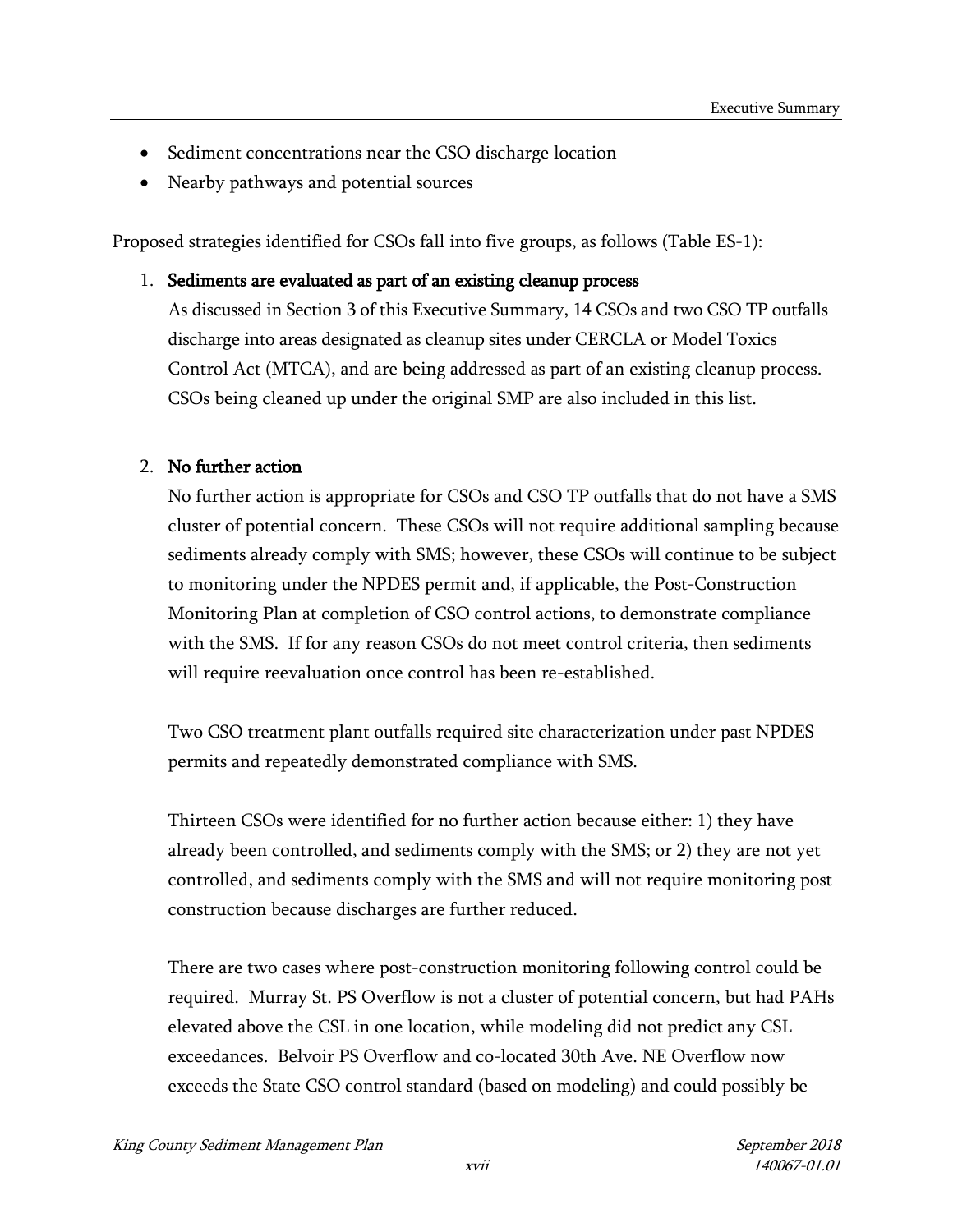required to demonstrate compliance once brought back under control. Sampling did not indicate a cluster of potential concern, but has only been characterized by one sample, while modeling did not predict CSL exceedances.

### 3. Additional monitoring

Additional sediment quality monitoring is appropriate for those CSOs, which: a) lack recent sediment quality data; b) have historical data that identified an SMS cluster of potential concern, but recent natural recovery is likely; and c) where modeling projected a potential for SMS criteria exceedances, but has not been confirmed with sampling data. Six CSOs are identified as needing additional evaluations.

- North Beach PS Inlet Overflow has already been controlled in 2015, but this intertidal second overflow location at North Beach PS was not sampled and modeling was determined to not be appropriate for these site conditions. Postconstruction monitoring will occur, with results submitted to Ecology.
- Barton St. PS Overflow had exceedances in 2011 but not in the postconstruction monitoring performed in 2016. Additional sampling should reoccupy these locations in 5 to 10 years after the last sampling event, to verify likely natural recovery.
- Kingdome RS Overflow had previous exceedances in the 1990s, but the area has been dredged for slip maintenance. Modeling projected a potential for exceedances, although this was not verified with the most recent sampling. Post-construction monitoring will occur once this CSO is controlled.
- Chelan Ave. RS Overflow has been identified as a SMS cluster of potential concern for BEPH, based on 2011 and 2013 sediment sampling, which may be attributable to other sources. Modeling does not predict exceedances attributable to CSO releases alone. EPA issued a No Action decision for this portion of the West Waterway Operable Unit in 2003. The last 5-year review (September 2015) concluded that no additional evaluations are required at this time. However, post-construction monitoring will occur once the CSO is controlled.
- MLK Jr. Way Overflow and Henderson St. PS Overflow shared location has not been sampled since 2000, but was an SMS cluster of potential concern for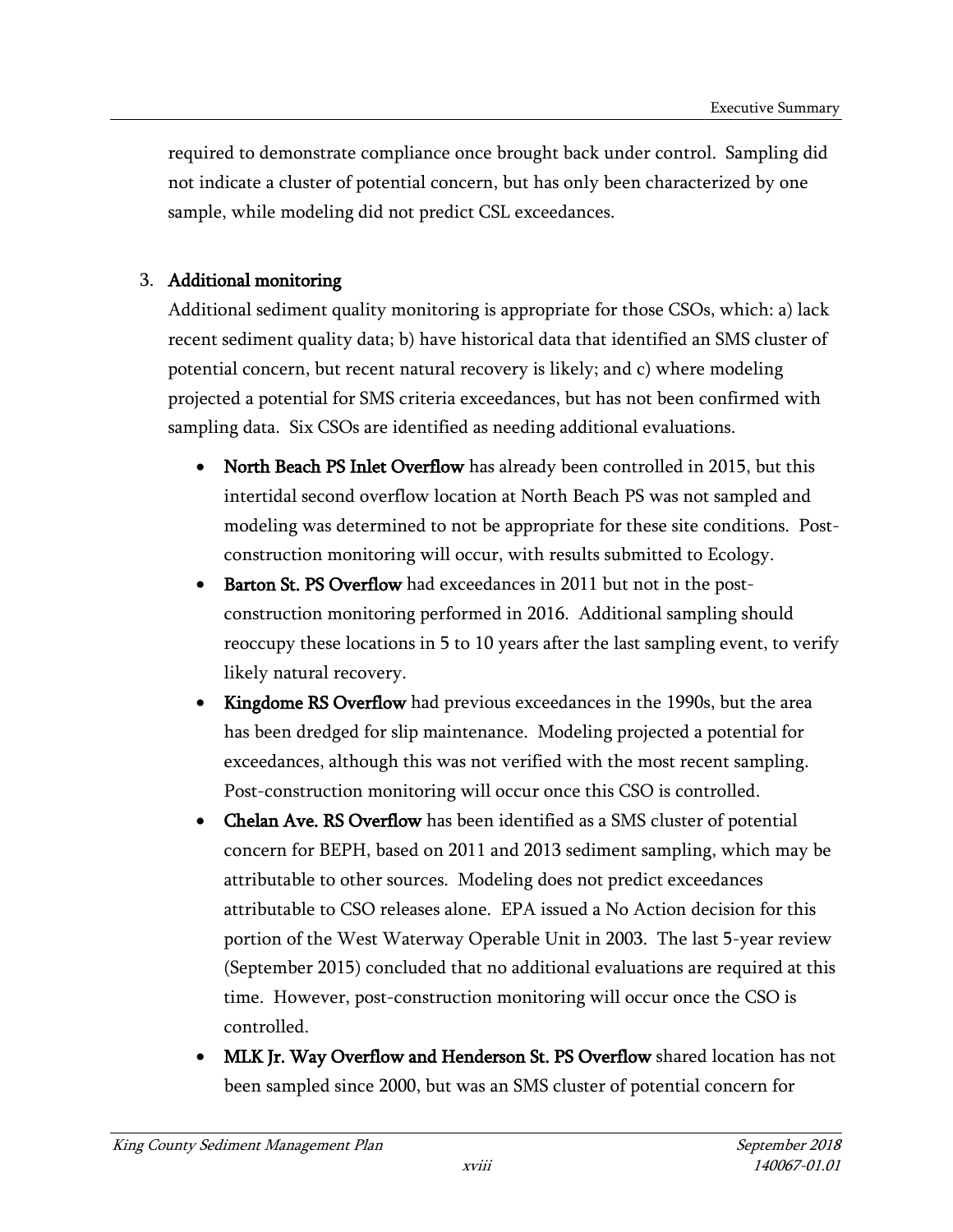PAHs at that time. There are no CSO events on record. Sediments in the area and adjacent pathways and potential sources warrant further evaluation to determine if a cluster of potential concern still exists.

4. Further evaluate in the context of area-wide investigation (not evaluated at this time) Further evaluation is appropriate for those CSOs that have SMS clusters of potential concern, but concentrations of those or other chemicals are elevated throughout the area and other nearby sources exist. Five CSOs are located in highly developed areas in Lake Washington Ship Canal/Lake Union with sediments affected from multiple pathways and potential sources. Two CSOs have recent sediment quality, and thus do not require additional local sampling. The other three CSOs will require additional sediment evaluations when an area-wide investigation is conducted.

### 5. Further evaluate in this SMP update

Further evaluation of cleanup options was performed in this SMP update for the University RS Overflow, identified as an SMS cluster of potential concern based on recent sampling, consistent with modeling projections. This CSO is currently undergoing control work. Green stormwater infrastructure (GSI) is currently being designed to reduce flows to the University RS Overflow. In addition, the design for a storage tank to complete control will commence in 2022, and be constructed by approximately 2029. Prior to construction of the storage tank, sources will be characterized and traced and recontamination potential will be reassessed. It is anticipated that this information will be used to inform the development of a Cleanup Action Plan and a preferred cleanup alternative. Based on modeling, cleanup activities should not commence until after the storage tank is constructed, to minimize recontamination potential. This assumption can be revisited following GSI completion and further source characterization.

## **Next Steps**

This SMP update presents a number of lines of evidence to identify the appropriate sediment management strategy for each CSO. Additional actions will proceed in coordination with CSO control activities by King County's Wastewater Treatment Division. Any further